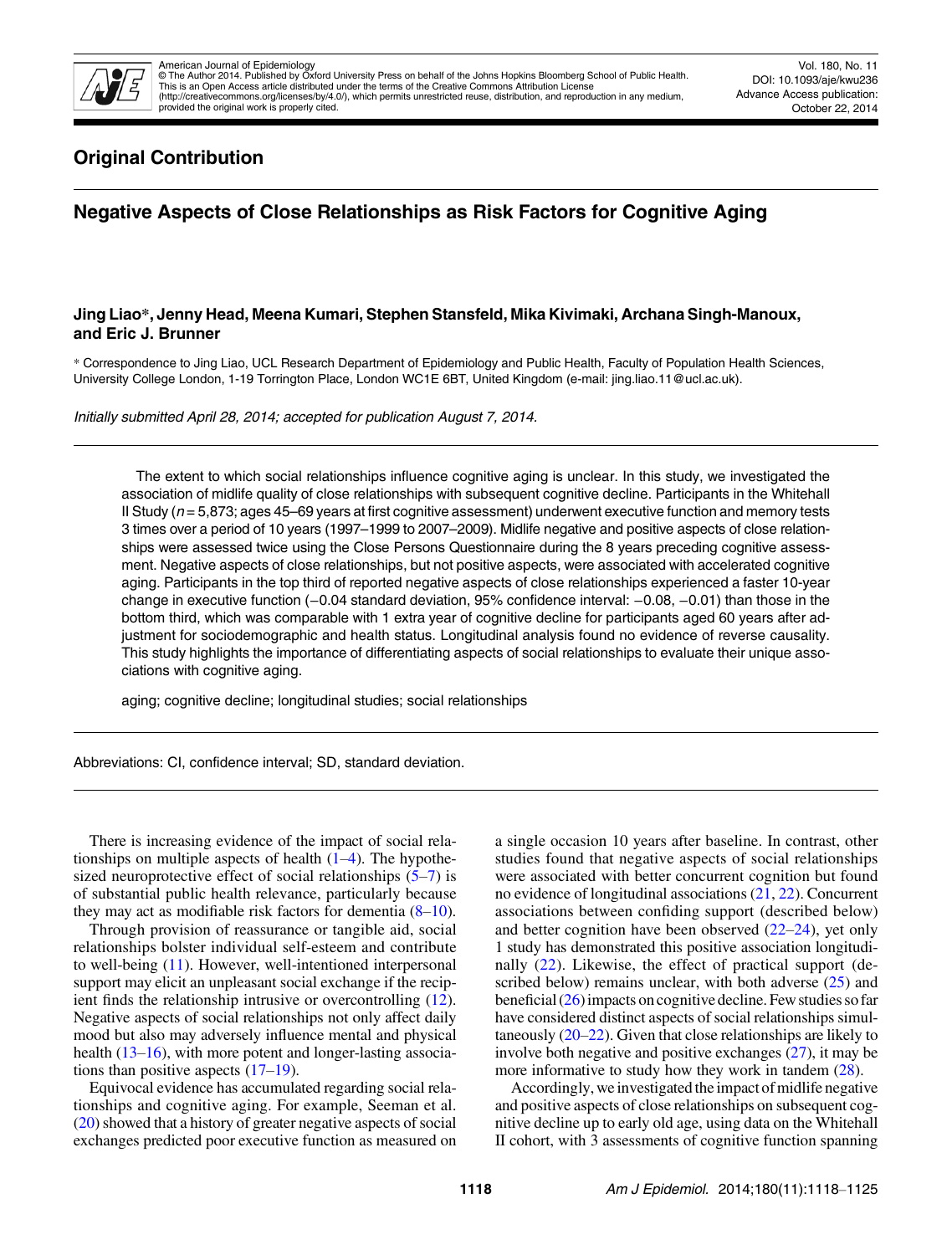10 years. Further, we scrutinized the results for potential reverse causality of these associations.

#### METHODS

#### Study population

In the Whitehall II Study, a cohort of 10,308 participants aged 35–55 years (66% male) was recruited from 20 London, United Kingdom-based civil service departments in 1985– 1988. At study baseline, all participants underwent clinical health checkups and completed self-administrated questionnaires. Subsequent data collection alternated between postal questionnaires alone and postal questionnaires accompanied by clinical checkups [\(29](#page-6-0)). Cognitive tests were introduced to the entire cohort in phase 5 (1997–1999), with repeated measures in phase 7 (2002–2004) and phase 9 (2007–2009). Ethical approval for the Whitehall II Study was obtained from the University College London Medical School Committees on the Ethics of Human Research. All participants were asked to give written informed consent during each phase.

### Close relationships

The Close Persons Questionnaire was used to assess social relationships [\(30\)](#page-6-0). The questionnaire was introduced halfway through phase 1. Measurements of close relationships were available for phases 2 (1989–1990), 5, 7, and 9. Three subscales were derived from factor analysis [\(30](#page-6-0)): "negative aspects of close relationships," "confiding support," and "practical support." Negative aspects of close relationships (4 items; Cronbach's  $\alpha$  = 0.65) captured adverse interactions (e.g., producing worries, problems, and stress) and lack of adequate support (e.g., needing more help). Confiding support (7 items; Cronbach's  $\alpha$  = 0.86) and practical support (3 items; Cronbach's  $\alpha$  = 0.80) reflected positive aspects of support (e.g., giving suggestions, sharing interests, or boosting selfesteem and tangible aid/helping behaviors, respectively). Each item was rated on a 4-point Likert scale, with higher scores indicating greater negative or positive support. To summarize the history of social relationships in midlife, we calculated a cumulative score for quality of close relationships by averaging the phase 2 and phase 5 scores for each support subscale. If a value for either phase was missing, the score from the available phase was imputed as the cumulative score, as there was fairly high correlation between measures (0.54 for confiding support, 0.45 for practical support, and 0.42 for negative aspects of close relationships). Because there was evidence of a nonlinear association in preliminary analyses, the scaled responses were summed and divided into 3 groups based on phase 2 tertile cutpoints.

# Cognitive function

Cognitive tests were administered 3 times over a 10-year follow-up period (in phases 5, 7, and 9) and comprised a test of short-term verbal memory, part I of the Alice Heim 4 test, and a test of verbal fluency. Short-term verbal memory was measured using a 20-word audiotaped list of single- or double-syllable words spoken at 2-second intervals, which

participants were required to recall in writing within 2 minutes [\(31](#page-6-0)). The Alice Heim 4 part I test, an inductive reasoning test, consists of 65 verbal and numerical items to be completed within 10 minutes [\(32](#page-6-0)). This test measures one's ability to identify patterns and infer principles. Two measures of verbal fluency were assessed: phonemic fluency and semantic fluency. Participants were instructed to recall, in writing, as many words beginning with "S" as possible in 1 minute ( phonemic fluency) and as many animal names as possible in 1 minute (semantic fluency) [\(33](#page-6-0)). A composite score of executive function was created using the Alice Heim 4 part I and verbal fluency tests by first standardizing the raw scores from each test to z scores (mean  $= 0$ ; standard deviation (SD), 1) based on the phase 5 mean value and SD; then these  $z$ scores were averaged to obtain the executive function score.

#### **Covariates**

Sociodemographic variables included were age, year of birth, sex, and ethnicity (white/nonwhite). Two measures of socioeconomic status were used: educational attainment (i.e., no formal education, up to secondary education, and university or higher degree) and British civil service employment grade (i.e., clerical or support grades (low), professional or executive grades (medium), and administrative grades (high)).

Prevalent chronic disease was defined as having coronary heart disease, stroke, diabetes, or depressive symptoms. Coronary heart disease prevalence was ascertained according to clinically verified events, including myocardial infarction and definite angina. Information on stroke was obtained from self-reports of a physician's diagnosis. Diabetes was assessed on the basis of the World Health Organization diagnostic criteria for diabetes: a fasting plasma glucose concentration of ≥7.0 mmol/L (126 mg/dL) or a 2-hour plasma glucose concentration of  $\geq$ 11.1 mmol/L (200 mg/dL), reported physiciandiagnosed diabetes, or use of diabetes medication [\(34\)](#page-6-0). History of depressive symptoms was defined as a General Health Questionnaire score greater than 4.

#### Statistical analysis

Characteristics of participants across different categories of negative aspects of social relationships were assessed by  $\chi^2$  test for categorical variables and by analysis of variance for continuous variables. Multilevel modeling was used to investigate the impact of midlife close relationships on cognitive decline from middle age to early old age (approximately 55–65 years). Trajectories of cognitive decline were modeled using cognitive data from phases 5, 7, and 9. Core terms included in the model were age (centered at age 60 years and divided by 10 to obtain change over 10 years), age squared, year of birth (centered at 1940 to adjust for cohort effects [\(35](#page-6-0), [36](#page-6-0))), sex, ethnicity, history of close relationships, and an interaction term for the interaction of each covariate with age. (The random effect of age squared cannot be computed. Given that interactions with the quadratic age slope were not significant, we simplified the models by using interaction with linear age slope only.) Three-way interaction terms for interactions between sex, age, and close relationships suggested that there were no sex differences in the associations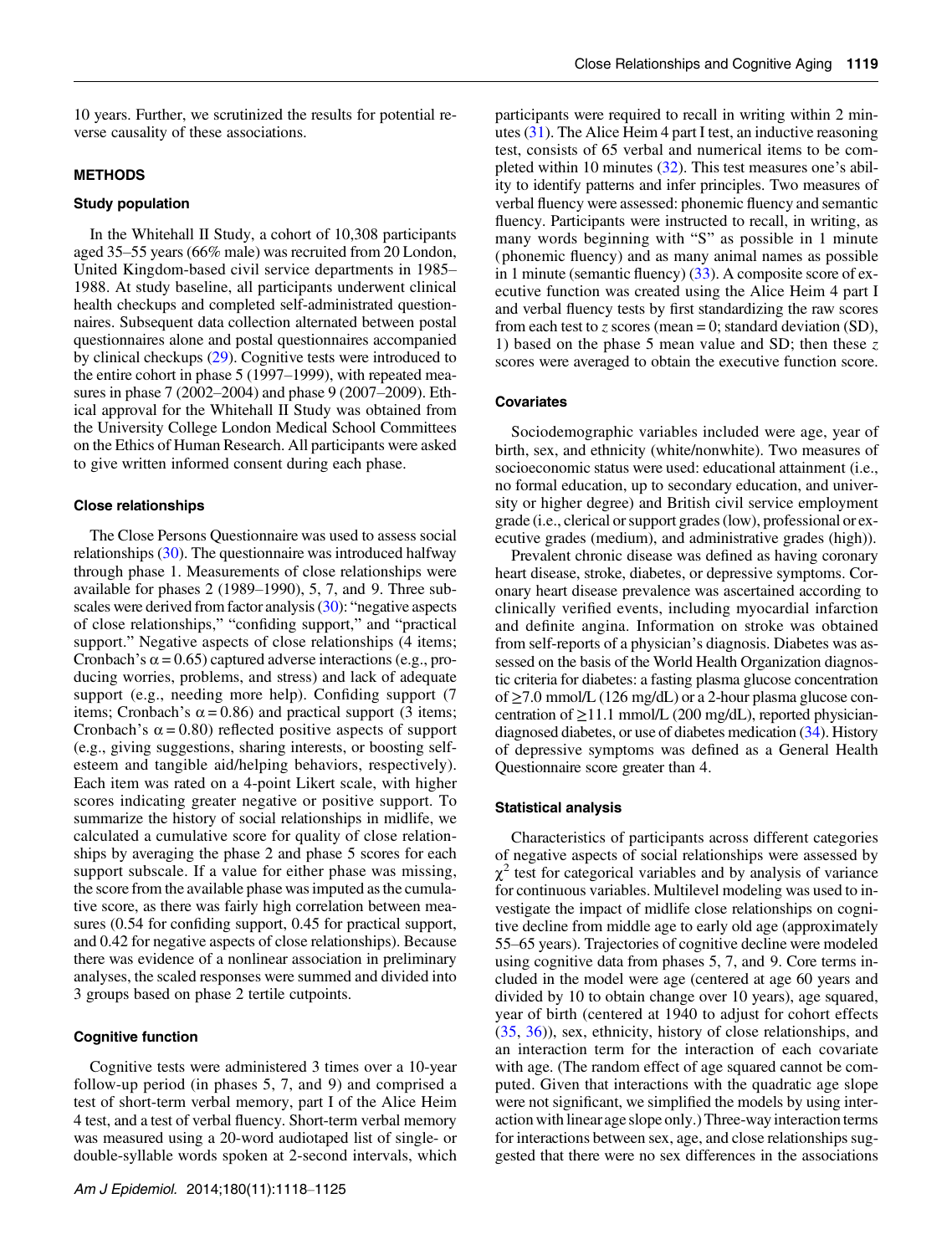between close relationships and cognitive decline  $(P's =$ 0.27–0.94). Therefore, men and women were combined in the analysis, with adjustment for sex. The key interaction term for interaction between close relationships and age tested whether close relationships were related to cognitive decline. The intercept and slope were fitted as random effects, allowing for variation in the intercept and rate of cognitive decline. Next, socioeconomic status (model 2) and prevalent chronic disease (model 3), along with their interactions with age, were added to the model to adjust for their effects on the association between close relationships and cognitive decline. The magnitudes of the associations between close relationships and cognitive decline were compared with the longitudinal aging effect on cognitive decline estimated from model 3. The formula used was (difference in 10-year decline in cognitive function between the highest and lowest thirds of the close relationships indicator)/(cognitive decline over 1 year for persons aged 60 years).

The relative importance of negative and positive aspects of close relationships was examined via simultaneously entering all markers of social relationships into model 3. We carried out sensitivity analysis by excluding participants with Mini-Mental State Examination scores less than 23 ( possible dementia cases) during the 10-year follow-up period. Finally, to assess reverse causality, we used phase 5 cognitive scores (entered as continuous variables) to predict changes in close relationships from phase 5 to phase 9 using multilevel models  $(n = 5.958, \text{ of whom } 98\% \text{ were participants included in the }$ main analysis). This analysis tested whether participants with initially better cognition would encounter less negative and more positive social exchanges.

All analyses were performed with STATA SE, version 13.1 (StataCorp LP, College Station, Texas). A P value below 0.05 (2-sided) was considered statistically significant.

## **RESULTS**

Of the 10,308 persons who participated at the inception of the Whitehall II Study (1985–1988), 306 had died and 752 had withdrawn before the start of cognitive data collection in phase 5 (1997–1999). Among the 9,250 participants remaining in the cohort, 7,495 completed at least 1 of the 3 cognitive tests over a period of 10 years. Analyses were based on 5,873 participants who completed 1 or more cognition tests and had data on negative aspects of close relationships and other covariates. Of these individuals, 4,317 (73.5%) had complete data for all 3 phases, 957 (16.3%) for 2 phases, and 599 (10.2%) for only 1 phase. The levels of close relationships were similar between persons with complete data for all 3 phases and those with 1 or 2 missing cognitive tests ( $P$ 's = 018–0.69). Compared with those remaining in the cohort but not eligible for analysis  $(n = 3,377)$ , included participants tended to be younger (55.7 years in phase 5 vs. 56.8 years in phase 5;  $P < 0.0001$ ), male (71.6% vs. 61.5%;  $P < 0.001$ ), and better educated (university degree or beyond: 41.7% vs. 28.9%;  $P < 0.001$ ) and had higher occupational grades (administrative level:  $43.9\%$  vs.  $33.5\%; P < 0.001$ ).

Table 1 gives the characteristics of participants according to history of negative aspects of close relationships. Participants who were younger and participants who reported less confiding support or less practical support were more likely to report negative aspects of close relationships. Reporting negative

| Characteristic                               | <b>Cumulative Level of Negative Aspects of Close</b> | P for Heterogeneity          |                     |          |  |  |
|----------------------------------------------|------------------------------------------------------|------------------------------|---------------------|----------|--|--|
|                                              | Low<br>$(n=1,570)$                                   | <b>Medium</b><br>$(n=2,865)$ | High<br>$(n=1,438)$ |          |  |  |
| Age, years <sup>c</sup>                      | 56.7(6.1)                                            | 55.3(6.0)                    | 55.3(6.0)           | < 0.0001 |  |  |
| Male sex                                     | 69.8                                                 | 72.4                         | 72.2                | 0.17     |  |  |
| White ethnicity                              | 96.1                                                 | 93.8                         | 85.1                | < 0.001  |  |  |
| High occupational position <sup>d</sup>      | 42.3                                                 | 45.8                         | 42.1                | 0.01     |  |  |
| University degree or higher                  | 35.9                                                 | 43.2                         | 45.1                | < 0.001  |  |  |
| Prevalent chronic disease                    |                                                      |                              |                     |          |  |  |
| Coronary heart disease                       | 5.7                                                  | 5.8                          | 7.0                 | 0.28     |  |  |
| Stroke                                       | 0.4                                                  | 0.4                          | 0.6                 | 0.59     |  |  |
| <b>Diabetes</b>                              | 6.1                                                  | 5.0                          | 7.3                 | 0.004    |  |  |
| Depressive symptoms                          | 11.0                                                 | 21.2                         | 34.1                | < 0.01   |  |  |
| High level of confiding support <sup>b</sup> | 17.6                                                 | 9.3                          | 5.7                 | < 0.01   |  |  |
| High level of practical support <sup>b</sup> | 17.5                                                 | 15.7                         | 14.0                | 0.002    |  |  |

Table 1. Characteristics  $(%)^a$  of Participants in Phase 5 (1997–1999) According to History of Negative Aspects of Close Relationships (1989–1990 to 1997–1999), Whitehall II Study, United Kingdom

<sup>a</sup> Numbers are percentages unless otherwise stated.<br><sup>b</sup> Cutoff points: for negative aspects of close relationships—low, <1.2; medium, <3.5; for confiding support—low,

<13.5; medium, <18.5; for practical support—low, <4.8; medium, <7.2.

<sup>c</sup> Values are mean (standard deviation).

<sup>d</sup> A British civil service employment grade on the administrative level.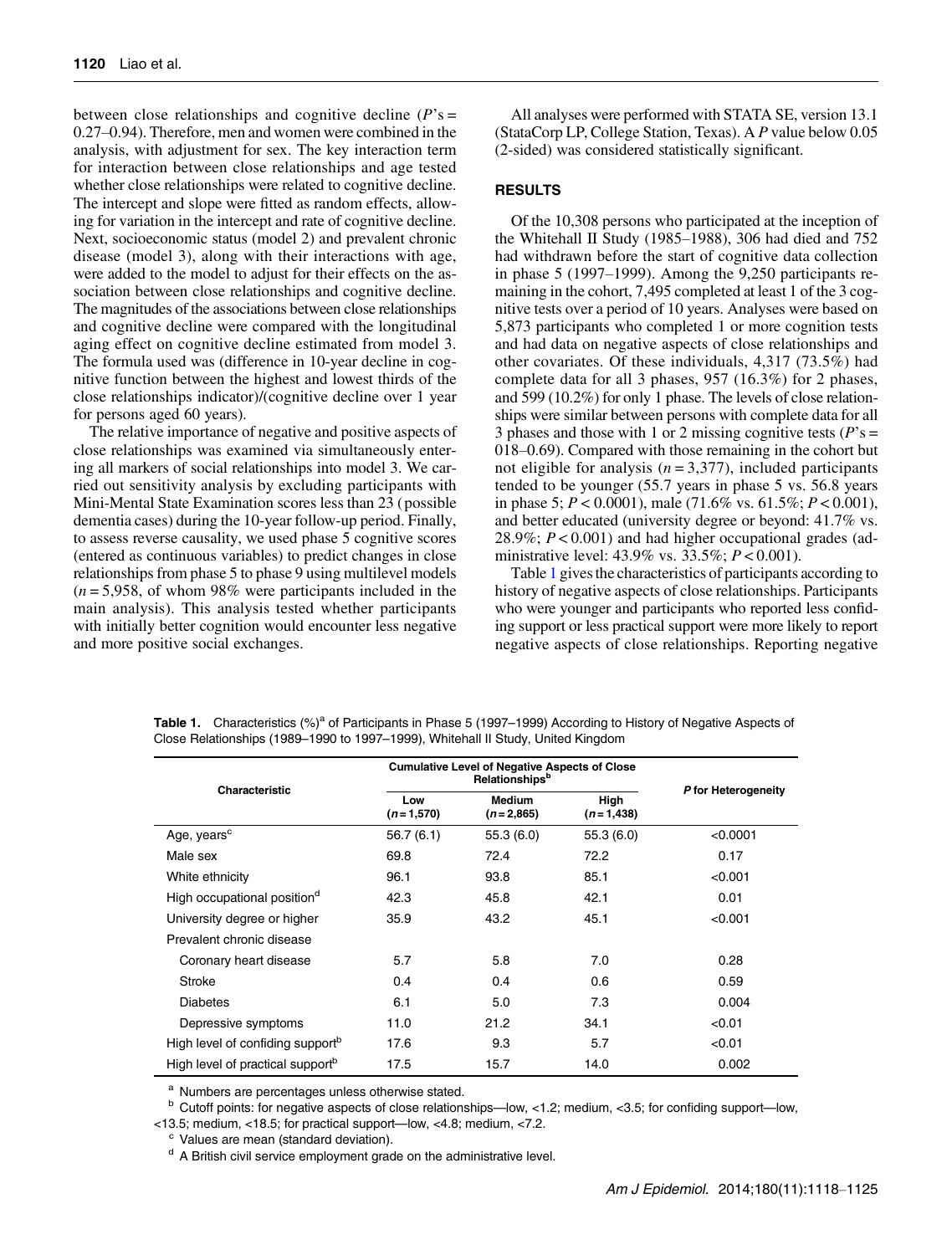| <b>Cognitive Function, by Level</b><br>of Negative Aspects of Close<br>Relationships | Model 1 <sup>a</sup> |                | Model 2 <sup>b</sup> |                | Model 3 <sup>c</sup> |                |  |
|--------------------------------------------------------------------------------------|----------------------|----------------|----------------------|----------------|----------------------|----------------|--|
|                                                                                      | $\beta^d$            | 95% CI         | $\beta^d$            | 95% CI         | $\beta^d$            | 95% CI         |  |
| Standardized executive function                                                      |                      |                |                      |                |                      |                |  |
| Low                                                                                  | 0                    | Referent       | $\Omega$             | Referent       | 0                    | Referent       |  |
| Medium                                                                               | $-0.04$              | $-0.07, -0.02$ | $-0.04$              | $-0.07, -0.01$ | $-0.04$              | $-0.07, -0.02$ |  |
| High                                                                                 | $-0.05$              | $-0.09, -0.01$ | $-0.04$              | $-0.08, -0.01$ | $-0.04$              | $-0.08, -0.01$ |  |
| $P$ for interaction <sup>e</sup>                                                     |                      | 0.02           |                      | 0.03           | 0.05                 |                |  |
| Standardized memory                                                                  |                      |                |                      |                |                      |                |  |
| Low                                                                                  | 0                    | Referent       | $\Omega$             | Referent       | 0                    | Referent       |  |
| Medium                                                                               | $-0.04$              | $-0.09.0.01$   | $-0.03$              | $-0.08, 0.02$  | $-0.03$              | $-0.08, 0.02$  |  |
| High                                                                                 | $-0.02$              | $-0.08, 0.04$  | $-0.01$              | $-0.06, 0.05$  | $-0.01$              | $-0.06, 0.06$  |  |
| $P$ for interaction <sup>e</sup>                                                     | 0.33                 |                | 0.32                 |                | 0.29                 |                |  |

Table 2. Association Between History of Negative Aspects of Close Relationships (1989–1990 to 1997–1999) and 10-Year Cognitive Decline (1997–1999 to 2007–2009), Whitehall II Study, United Kingdom

Abbreviation: CI, confidence interval.

<sup>a</sup> Model 1: adjusted for cohort, sex, and ethnicity.<br><sup>b</sup> Model 2: adjusted for model 1 variables + socioeconomic status (education and employment grade).

 $\degree$  Model 3: adjusted for model 2 variables + prevalent chronic disease (coronary heart disease, stroke, diabetes, and depressive symptoms).

 $\textdegree$  The regression coefficient ( $\beta$ ) indicates the difference in 10-year cognitive decline relative to each reference group.<br> $\textdegree$  The interaction term tested whether cognitive decline (fixed effect) differed across th aspects of close relationships (i.e., low, medium, and high).

aspects of close relationships was also related to nonwhite ethnicity and higher educational level. The prevalences of diabetes and depressive symptoms were highest among those who reported high cumulative negative aspects of close relationships.

Table 2 shows the associations between cumulative negative aspects of close relationships and cognitive decline over 10 years ( phases 5, 7, and 9). Participants reporting a high level of negative aspects of close relationships showed the fastest decline in executive function, with a 10-year change that was accelerated by −0.05 SD (95% confidence interval (CI): −0.09, −0.01) in comparison with those reporting low negative aspects of close relationships (model 1). Adjustment for socioeconomic status and prevalent chronic disease together (model 3) attenuated this association by 20%, yet a greater decline (−0.04 SD, 95% CI: −0.08, −0.01) was still evident among persons with higher negative aspects of close relationships (Figure [1\)](#page-4-0). The estimated 10-year change in executive function for participants aged 60 years was −0.40 SD (95% CI: −0.42, −0.39) (results not shown). Thus, the −0.04- SD difference in 10-year decline in executive function between the highest and lowest thirds of negative aspects of close relationships corresponds to 1 extra year of decline in executive function for participants aged 60 years. In contrast, the rate of cognitive decline did not differ by positive aspects of social relationships in either the confiding support group or the practical support group (Appendix Table 1).

When all 3 scales of close relationships were entered into the fully adjusted model, the significant association between negative aspects of close relationships and cognitive aging remained. The difference in 10-year decline in executive function between the highest third and lowest third of negative

aspects of close relationships was −0.04 SD (95% CI: −0.07, −0.01). Similar results were obtained after excluding participants with Mini-Mental State Examination scores less than 23 during follow-up ( $n = 57$ ). We evaluated the associations between cognitive function and subsequent changes in the quality of close relationships to investigate the possibility of reverse causation (Table [3\)](#page-4-0). Cognitive function in phase 5 was not associated with either the intercept (for executive function,  $P$ 's = 0.37–0.80; for memory,  $P$ 's = 0.07–0.72) or 10-year change in close relationships (for executive function × age,  $P$ 's = 0.34–0.87; for memory  $\times$  age,  $P$ 's = 0.16–0.92).

#### **DISCUSSION**

This study showed that participants reporting higher cumulative levels of negative aspects of close relationships over the course of midlife experienced accelerated declines in executive function from middle age to early old age. These associations were attenuated but remained statistically significant after adjustment for sociodemographic characteristics and health status. The findings did not appear to be the product of reverse causality.

Our study extends previous evidence on the association between negative aspects of close relationships and cognitive aging. Seeman et al.  $(20)$  $(20)$  $(20)$  showed that social conflicts were related to lower executive function but not to episodic memory, which were assessed 10 years after measurement of social relationships. Our longitudinal investigation highlights the need to assess the continuities of cognitive status that were not discerned from cross-sectional studies, which are also subject to biases related to reverse causality ([21](#page-6-0), [22](#page-6-0), [37](#page-6-0)). In view of our findings that phase 5 cognitive ability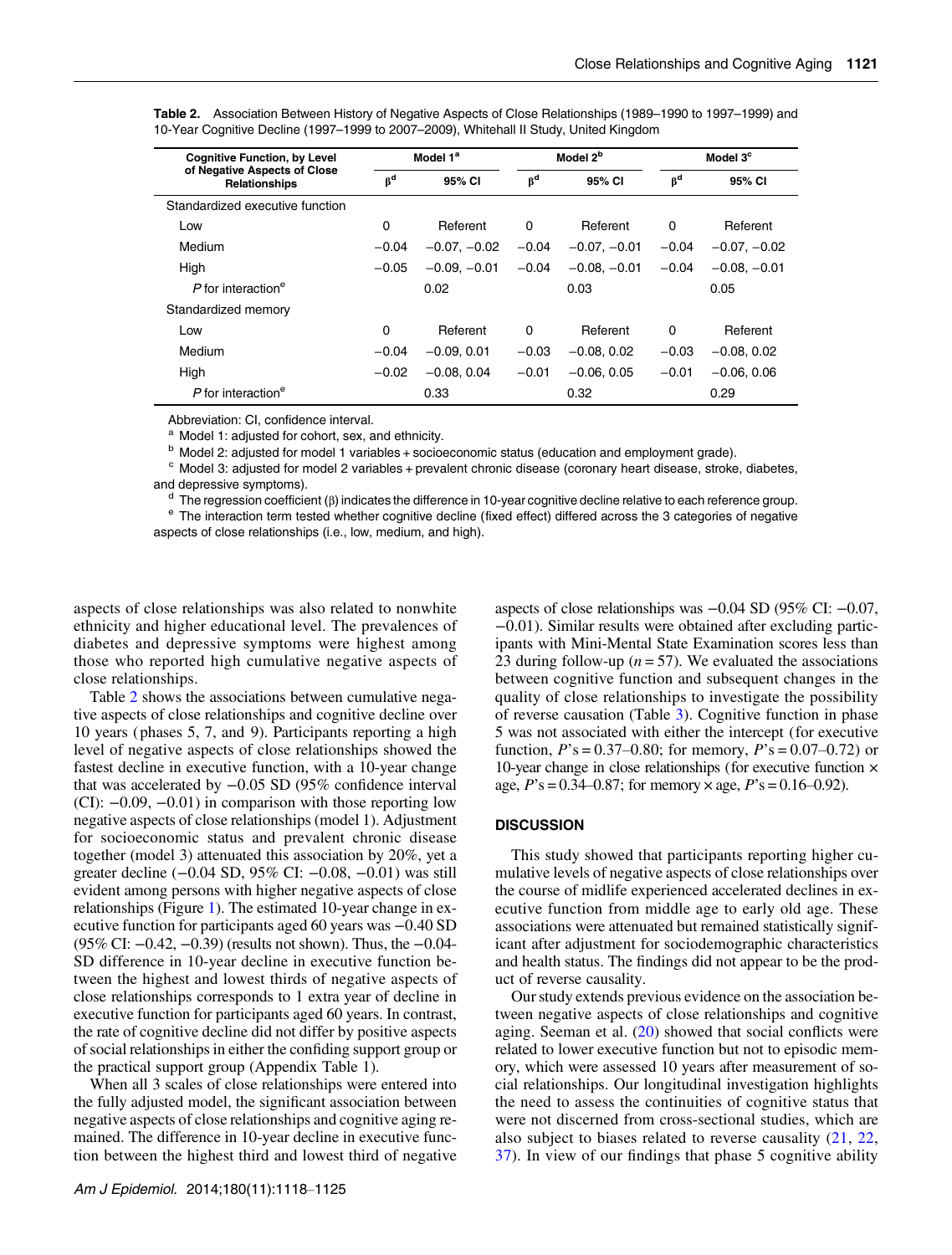<span id="page-4-0"></span>

Figure 1. Predicted trajectory of executive function with age according to cumulative level of negative aspects of close relationships, Whitehall II Study, United Kingdom, 1997–1999 to 2007–2009. The solid line represents a low cumulative level of negative aspects; the dashed line represents medium and high cumulative levels of negative aspects ( $\dot{P}$  for difference = 0.01). The graph shows the predicted trajectory for white male Whitehall II participants born in 1940 who were in the highest employment grade (administrative) and had a university education and no prevalent chronic diseases in phase 5 (1997–1999).

did not significantly influence subsequent close relationship transitions, this study largely ruled out reverse causality and demonstrated an association of negative aspects of close relationships with cognitive aging.

A salutary impact of positive social relationships on cognitive aging was not found in the current study, as has been found in some studies ([21,](#page-6-0) [23](#page-6-0), [24\)](#page-6-0) but not others ([20](#page-6-0), [22,](#page-6-0) [26](#page-6-0)). Given that the Whitehall II cohort was a relatively healthy sample of adults in early old age, the experience of less confiding support or practical support may not necessarily influence cognitive decline at this stage. Receipt of more practical support may instead indicate a need for additional assistance, signifying poorer health, as well as foster dependency and erode self-efficacy  $(25, 38, 39)$  $(25, 38, 39)$  $(25, 38, 39)$  $(25, 38, 39)$  $(25, 38, 39)$  $(25, 38, 39)$ .

Taken together, the results suggest that negative aspects of close relationships, but not positive aspects, are associated with cognitive aging, consistent with previous evidence on other health outcomes ([14](#page-5-0)–[16,](#page-5-0) [18,](#page-5-0) [19\)](#page-5-0). This asymmetrical impact could lie in disproportionate rumination on negative social encounters [\(40](#page-6-0)), which evokes a stronger emotional reaction [\(17](#page-5-0), [41](#page-6-0)) and becomes a source of chronic strain [\(42](#page-6-0), [43\)](#page-6-0). The estimated difference in the rate of cognitive decline due to negative aspects of close relationships was −0.04 SD (top third vs. bottom third), which is comparable with 1 extra year of decline in executive function for participants aged 60 years. The modest magnitude of the difference is consistent with findings from other longitudinal studies  $(20, 44, 45)$  $(20, 44, 45)$  $(20, 44, 45)$  $(20, 44, 45)$  $(20, 44, 45)$ .

The main strengths of this study were its large size, low attrition, and multiple and detailed measurements of cognitive function and social relationships. Repeat measures allowed the use of longitudinal analysis to investigate the impact of history of social relationships on cognitive aging trajectories and vice versa. This enabled us to examine the potential for reverse causality and preclude it as an explanation for the associations observed.

Several limitations of the study should be considered. First, the measures of social relationships were self-reported, so the information may have been influenced by respondents' per-sonality traits ([30\)](#page-6-0). Subjective experience, however, reflects individual interpretation of the social environment and has been shown to modify health behaviors ([43,](#page-6-0) [46\)](#page-6-0). These selfrated measures, derived from a well-validated questionnaire, are relevant indictors of social relationships that have established associations with various health outcomes [\(16](#page-5-0), [47,](#page-6-0) [48](#page-6-0)). Nevertheless, the measures of perceived support refer to the closest person only; thus, we were unable to investigate the impact of social relationships in a more extended social network ([49\)](#page-6-0). Second, the Whitehall II cohort is comprised predominantly of white-collar civil servants, such that the results may not be representative of the general population. Further, in line with those in other longitudinal cohorts, respondents in our cohort were healthier than persons who dropped out of the study or died  $(50)$  $(50)$ . In our analysis sample, the quality of close relationships was not associated with nonresponse in phase 5. The prevalences of high negative aspects of close relationships were similar among persons who withdrew from the study and those who responded  $(31.5\% \text{ vs. } 31.2\%; P = 0.36)$ .

Table 3. Association Between Phase 5 Cognitive Function (1997–1999) and Changes in the Quality of Close Relationships (1997–1999 to 2007– 2009), Whitehall II Study, United Kingdom

| <b>Cognitive Function</b>           | <b>Negative Aspects of Close</b><br><b>Relationships</b> |               |         | <b>Confiding Support</b> |               |         | <b>Practical Support</b> |               |         |
|-------------------------------------|----------------------------------------------------------|---------------|---------|--------------------------|---------------|---------|--------------------------|---------------|---------|
|                                     | $\mathbf{B}^{\mathbf{a}}$                                | 95% CI        | P Value | $\beta^a$                | 95% CI        | P Value | $\beta^a$                | 95% CI        | P Value |
| Executive function (1)              | $-0.01$                                                  | $-0.06, 0.04$ | 0.66    | 0.06                     | $-0.07, 0.18$ | 0.37    | 0.01                     | $-0.06, 0.08$ | 0.80    |
| Executive function $\times$ age (S) | $-0.03$                                                  | $-0.08, 0.03$ | 0.34    | 0.05                     | $-0.06.0.16$  | 0.36    | $-0.01$                  | $-0.08, 0.06$ | 0.87    |
| Memory (1)                          | $-0.04$                                                  | $-0.08, 0.00$ | 0.07    | $-0.02$                  | $-0.12.0.08$  | 0.72    | 0.02                     | $-0.03, 0.08$ | 0.40    |
| Memory $\times$ age (S)             | 0.01                                                     | $-0.04.0.05$  | 0.78    | 0.00                     | $-0.10, 0.09$ | 0.92    | 0.04                     | $-0.02, 0.10$ | 0.16    |

Abbreviations: CI, confidence interval.

<sup>a</sup> The regression coefficient (β) indicates the effect of a 1–standard deviation difference in cognitive score in relation to the intercept (/) or the 10-year slope (S) of close relationships. All models adjusted for cohort, sex, ethnicity, education, and employment grade.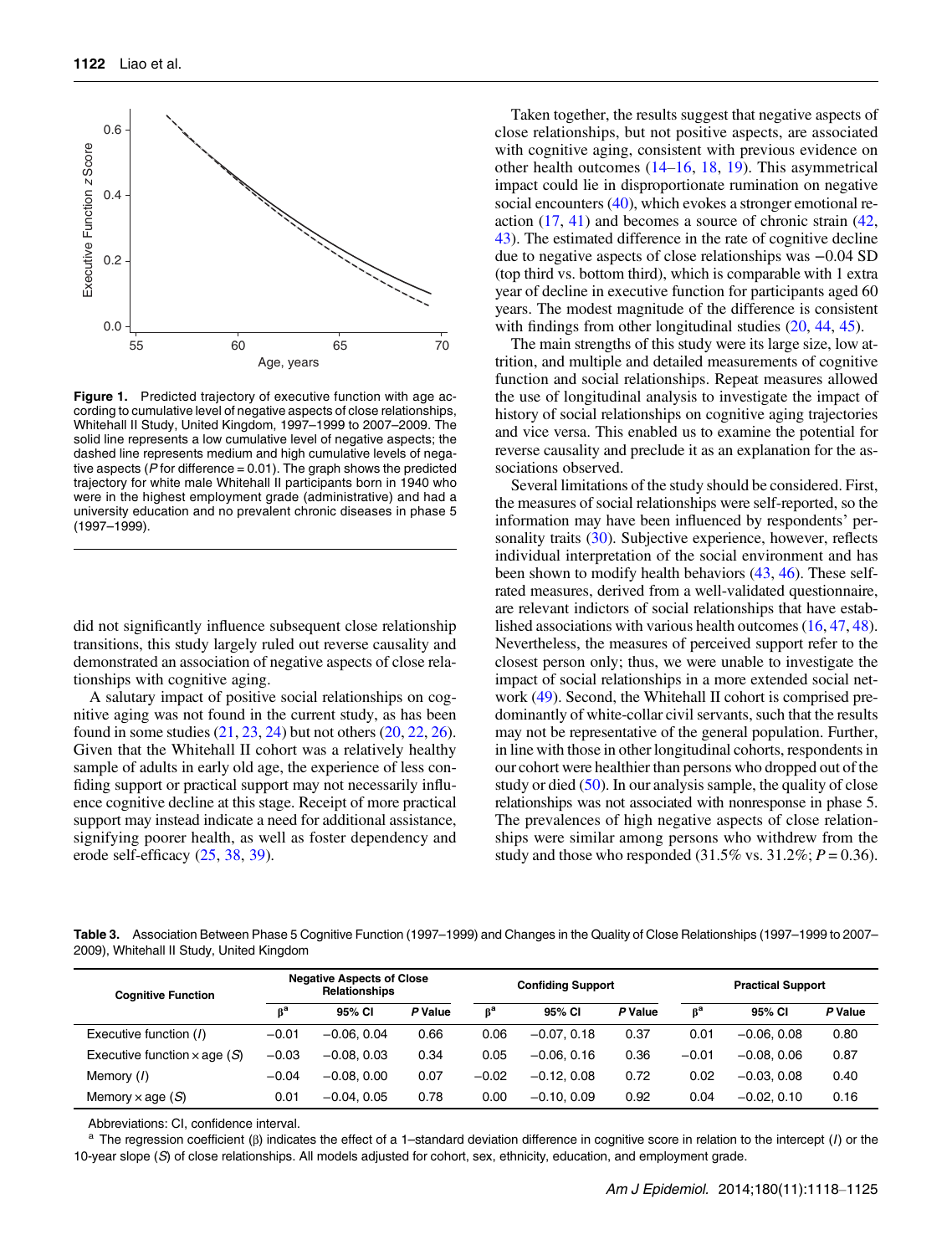<span id="page-5-0"></span>Further, none of the 3 close relationship measures in phase 5 differed between persons with complete data and those with 1 or 2 missing cognitive tests over the follow-up period. Nevertheless, it is possible that participants who took the cognitive tests were not a random subsample and that the range of cognitive decline in our study may have been limited  $(51)$  $(51)$ . Such nonrandom dropout may reduce statistical power to detect an association between close relationships and cognitive aging. Last, we studied only midlife social relationships as potential risk factors for subsequent cognitive decline, with the intention of clarifying temporality. This approach overlooks the dynamic nature of social relationships in later adulthood ([52\)](#page-6-0). Further analysis is required to estimate the impact of changes in social relationships from middle age to old age on cognitive aging.

Our longitudinal population-scale study emphasizes the importance of distinguishing between different aspects of close relationships in relation to cognitive aging. We show that negative aspects of close relationships in midlife are adversely related to the rate of cognitive decline. Though no significant association of confiding support or practical support with cognitive decline was found in the current analysis, our study does not preclude the operation of such protective processes in later life. Our findings suggest that it may be especially valuable to reduce negative social encounters and foster protective relationships in facing the challenges of aging.

## ACKNOWLEDGMENTS

Author affiliations: UCL Research Department of Epidemiology and Public Health, Faculty of Population Health Sciences, University College London, London, United Kingdom (Jing Liao, Jenny Head, Meena Kumari, Mika Kivimaki, Archana Singh-Manoux, Eric J. Brunner); Centre for Psychiatry, Wolfson Institute of Preventive Medicine, Barts and the London School of Medicine and Dentistry, Queen Mary University of London, London, United Kingdom (Stephen Stansfeld); and Institut National de la Santé et de la Recherche Médicale, U1018, Centre for Research in Epidemiology and Population Health, Hôpital Paul Brousse, Assistance Publique-Hôpitaux de Paris, Paris, France (Archana Singh-Manoux).

The Whitehall II Study is supported by grants from the Medical Research Council (grant K013351), the British Heart Foundation (grant RG/13/2/30098), and the National Institute on Aging, US National Institutes of Health (grant AG13196). J.H. was partially supported by the Economic and Social Research Council (grant ES/K01336X/1) and the National Institute on Aging (grant R01AG013196). M.K. was partially supported by the Economic and Social Research Council (grant RES-596-28-0001).

We thank the research scientists, study and data managers, and clinical and administrative staff of the Whitehall II Study.

The funding bodies did not play any role in the study design; the collection, analysis, and interpretation of the data; the writing of the manuscript; or the decision to submit the paper for publication.

Conflicts of interest: none declared.

#### **REFERENCES**

- 1. Kumar S, Calvo R, Avendano M, et al. Social support, volunteering and health around the world: cross-national evidence from 139 countries. Soc Sci Med. 2012;74(5): 696–706.
- 2. Lachman ME, Agrigoroaei S. Promoting functional health in midlife and old age: long-term protective effects of control beliefs, social support, and physical exercise. PLoS One. 2010; 5(10):e13297.
- 3. Hemingway H, Marmot M. Evidence based cardiology: psychosocial factors in the aetiology and prognosis of coronary heart disease. Systematic review of prospective cohort studies. BMJ. 1999;318(7196):1460–1467.
- 4. Holt-Lunstad J, Smith TB, Layton JB. Social relationships and mortality risk: a meta-analytic review. PLoS Med. 2010;7(7): e1000316.
- 5. Andrew MK, Rockwood K. Social vulnerability predicts cognitive decline in a prospective cohort of older Canadians. Alzheimers Dement. 2010;6(4):319–325.e1.
- 6. Agrigoroaei S, Lachman ME. Cognitive functioning in midlife and old age: combined effects of psychosocial and behavioral factors. J Gerontol B Psychol Sci Soc Sci. 2011;66(suppl 1): i130–i140.
- 7. Gow AJ, Corley J, Starr JM, et al. Which social network or support factors are associated with cognitive abilities in old age? Gerontology. 2013;59(5):454–463.
- 8. Fratiglioni L, Wang H-X. Brain reserve hypothesis in dementia. J Alzheimers Dis. 2007;12(1):11–22.
- 9. Fratiglioni L, Wang HX, Ericsson K, et al. Influence of social network on occurrence of dementia: a communitybased longitudinal study. Lancet. 2000;355(9212):1315–1319.
- 10. Amieva H, Stoykova R, Matharan F, et al. What aspects of social network are protective for dementia? Not the quantity but the quality of social interactions is protective up to 15 years later. Psychosom Med. 2010;72(9):905–911.
- 11. Berkman LF, Glass T, Brissette I, et al. From social integration to health: Durkheim in the new millennium. Soc Sci Med. 2000; 51(6):843–857.
- 12. Rook KS. The negative side of social interaction: impact on psychological well-being. J Pers Soc Psychol. 1984;46(5): 1097–1108.
- 13. Krause N, Shaw BA. Negative interaction and changes in functional disability during late life. *J Soc Pers Relat*. 2002; 19(3):339–359.
- 14. De Vogli R, Chandola T, Marmot MG. Negative aspects of close relationships and heart disease. Arch Intern Med. 2007; 167(18):1951–1957.
- 15. Stansfeld SA, Bosma H, Hemingway H, et al. Psychosocial work characteristics and social support as predictors of SF-36 health functioning: the Whitehall II study. Psychosom Med. 1998;60(3):247–255.
- 16. Kouvonen A, Stafford M, De Vogli R, et al. Negative aspects of close relationships as a predictor of increased body mass index and waist circumference: the Whitehall II study. Am J Public Health. 2011;101(8):1474–1480.
- 17. Newsom JT, Rook KS, Nishishiba M, et al. Understanding the relative importance of positive and negative social exchanges: examining specific domains and appraisals. J Gerontol B Psychol Sci Soc Sci. 2005;60(6):P304–P312.
- 18. Newsom JT, Nishishiba M, Morgan DL, et al. The relative importance of three domains of positive and negative social exchanges: a longitudinal model with comparable measures. Psychol Aging. 2003;18(4):746–754.
- 19. Rook KS. Emotional health and positive versus negative social exchanges: a daily diary analysis. Appl Dev Sci. 2001;5(2):86–97.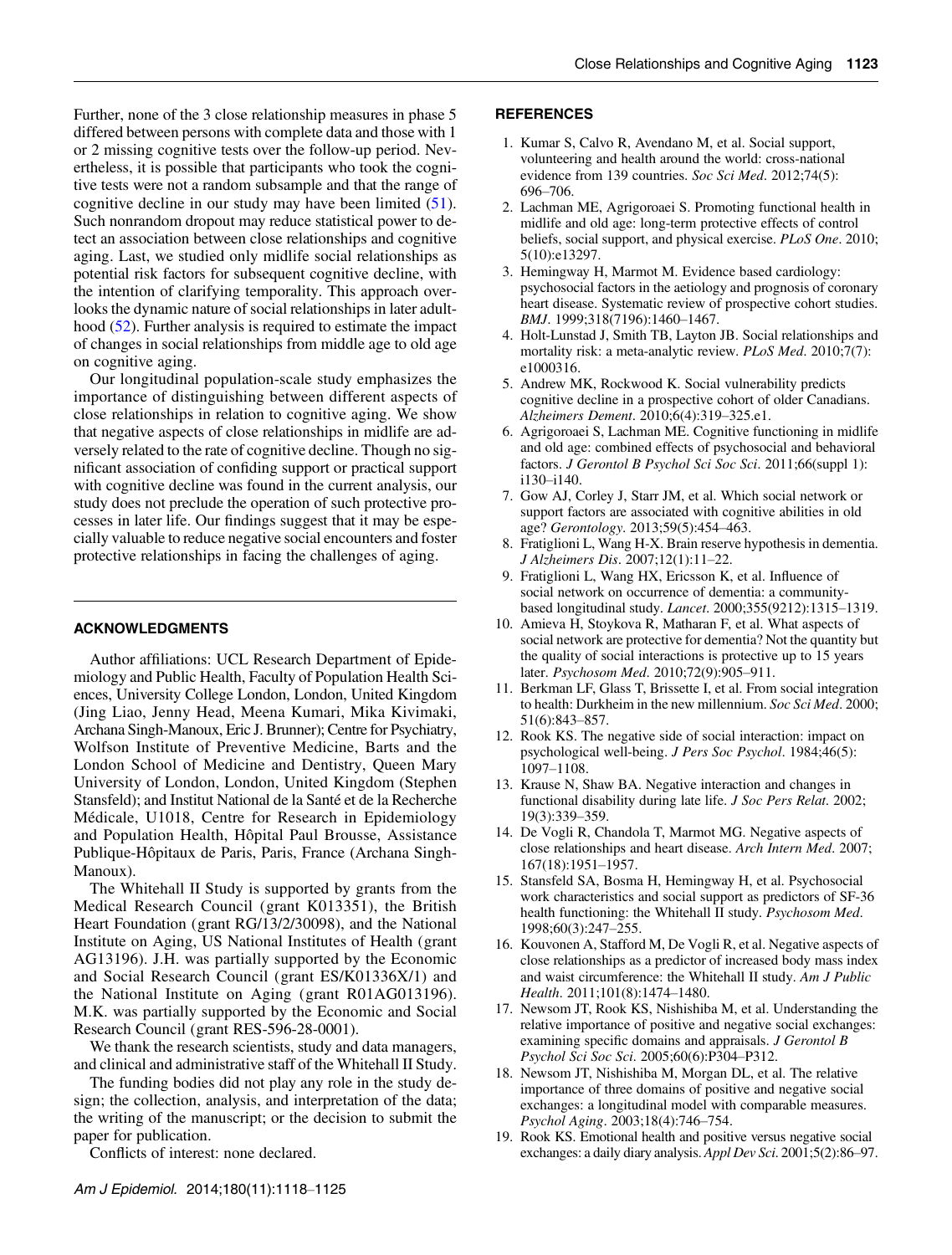- <span id="page-6-0"></span>20. Seeman TE, Miller-Martinez DM, Stein Merkin S, et al. Histories of social engagement and adult cognition: Midlife in the U.S. Study. J Gerontol B Psychol Sci Soc Sci. 2011; 66(suppl 1):i141–i152.
- 21. Hughes TF, Andel R, Small BJ, et al. The association between social resources and cognitive change in older adults: evidence from the Charlotte County Healthy Aging Study. J Gerontol B Psychol Sci Soc Sci. 2008;63(4):P241–P244.
- 22. Seeman TE, Lusignolo TM, Albert M, et al. Social relationships, social support, and patterns of cognitive aging in healthy, high-functioning older adults: MacArthur Studies of Successful Aging. Health Psychol. 2001;20(4):243–255.
- 23. Eisele M, Zimmermann T, Köhler M, et al. Influence of social support on cognitive change and mortality in old age: results from the prospective multicentre cohort study AgeCoDe. BMC Geriatr. 2012;12:9.
- 24. Green AF, Rebok G, Lyketsos CG. Influence of social network characteristics on cognition and functional status with aging. Int J Geriatr Psychiatry. 2008;23(9):972–978.
- 25. Ellwardt L, Aartsen M, Deeg D, et al. Does loneliness mediate the relation between social support and cognitive functioning in later life? Soc Sci Med. 2013;98:116–124.
- 26. Dickinson WJ, Potter GG, Hybels CF, et al. Change in stress and social support as predictors of cognitive decline in older adults with and without depression. Int J Geriatr Psychiatry. 2011;26(12):1267–1274.
- 27. Fingerman KL, Hay EL, Birditt KS. The best of ties, the worst of ties: close, problematic, and ambivalent social relationships. J Marriage Fam. 2004;66(3):792–808.
- 28. Walen HR, Lachman ME. Social support and strain from partner, family, and friends: costs and benefits for men and women in adulthood. J Soc Pers Relat. 2000;17(1):5–30.
- 29. Marmot M, Brunner E. Cohort profile: the Whitehall II study. Int J Epidemiol. 2005;34(2):251–256.
- 30. Stansfeld S, Marmot M. Deriving a survey measure of social support: the reliability and validity of the Close Persons Questionnaire. Soc Sci Med. 1992;35(8):1027–1035.
- 31. Lezak MD, Howieson DB, Loring DW. Neuropsychological Assessment. 4th ed. New York, NY: Oxford University Press; 2004:414–498.
- 32. Heim AW. AH 4 Group Test of General Intelligence Manual. Windsor, United Kingdom: NFER-Nelson Publishing Company Ltd.; 1970.
- 33. Borkowski JG, Benton AL, Spreen O. Word fluency and brain damage. Neuropsychologia. 1967;5(2):135–140.
- 34. World Health Organization; International Diabetes Federation. Definition and diagnosis of diabetes mellitus and intermediate hyperglycemia: report of a WHO/IDF consultation. Geneva, Switzerland: World Health Organization; 2006:3.
- 35. Sliwinski M, Hoffman L, Hofer SM. Evaluating convergence of within-person change and between-person age differences in age-heterogeneous longitudinal studies. Res Hum Dev. 2010; 7(1):45–60.
- 36. Hoffman L. Considering alternative metrics of time: does anybody really know what "time" is? In: Harring JR, Hancock GR, eds. Advances in Longitudinal Methods in the Social and Behavioral Sciences. Charlotte, NC: Information Age Publishing; 2012:255–287.
- 37. Berkman L, Ertel K, Glymour M. Aging and social intervention: life course perspectives. In: Binstock R, George L, eds. Handbook of Aging and the Social Sciences. San Diego, CA: Academic Press, Inc.; 2011:337–351.
- 38. Fuhrer R, Stansfeld SA. How gender affects patterns of social relations and their impact on health: a comparison of one or multiple sources of support from "close persons". Soc Sci Med. 2002;54(5):811–825.
- 39. Van Tilburg T, Van Groenou MB. Network and health changes among older Dutch adults. J Soc Issues. 2002; 58(4):697–713.
- 40. Taylor SE. Asymmetrical effects of positive and negative events: the mobilization-minimization hypothesis. Psychol Bull. 1991;110(1):67–85.
- 41. Golden J, Conroy RM, Bruce I, et al. Loneliness, social support networks, mood and wellbeing in community-dwelling elderly. Int J Geriatr Psychiatry. 2009;24(7):694–700.
- 42. Krause N, Rook KS. Negative interaction in late life: issues in the stability and generalizability of conflict across relationships. J Gerontol B Psychol Sci Soc Sci. 2003;58(2): P88–P99.
- 43. Tun PA, Miller-Martinez D, Lachman ME, et al. Social strain and executive function across the lifespan: the dark (and light) sides of social engagement. Neuropsychol Dev Cogn B Aging Neuropsychol Cogn. 2012;20(3):320–338.
- 44. Barnes LL, Mendes de Leon CF, Wilson RS, et al. Social resources and cognitive decline in a population of older African Americans and whites. Neurology. 2004;63(12): 2322–2326.
- 45. Béland F, Zunzunegui MV, Alvarado B, et al. Trajectories of cognitive decline and social relations. J Gerontol B Psychol Sci Soc Sci. 2005;60(6):P320–P330.
- 46. Kouvonen A, De Vogli R, Stafford M, et al. Social support and the likelihood of maintaining and improving levels of physical activity: the Whitehall II Study. Eur J Public Health. 2012; 22(4):514–518.
- 47. Stringhini S, Berkman L, Dugravot A, et al. Socioeconomic status, structural and functional measures of social support, and mortality: The British Whitehall II Cohort Study, 1985–2009. Am J Epidemiol. 2012;175(12):1275–1283.
- 48. Stansfeld SA, Fuhrer R, Shipley MJ. Types of social support as predictors of psychiatric morbidity in a cohort of British civil servants (Whitehall II Study). Psychol Med. 1998;28(4): 881–892.
- 49. Stafford M, McMunn A, Zaninotto P, et al. Positive and negative exchanges in social relationships as predictors of depression: evidence from the English Longitudinal Study of Aging. J Aging Health. 2011;23(4):607–628.
- 50. Ferrie JE, Kivimäki M, Singh-Manoux A, et al. Non-response to baseline, non-response to follow-up and mortality in the Whitehall II cohort. Int J Epidemiol. 2009;38(3):831–837.
- 51. Rabbitt P, Diggle P, Smith D, et al. Identifying and separating the effects of practice and of cognitive ageing during a large longitudinal study of elderly community residents. Neuropsychologia. 2001;39(5):532–543.
- 52. Shaw BA, Krause N, Liang J, et al. Tracking changes in social relations throughout late life. J Gerontol B Psychol Sci Soc Sci. 2007;62(2):S90–S99.

(Appendix follows)